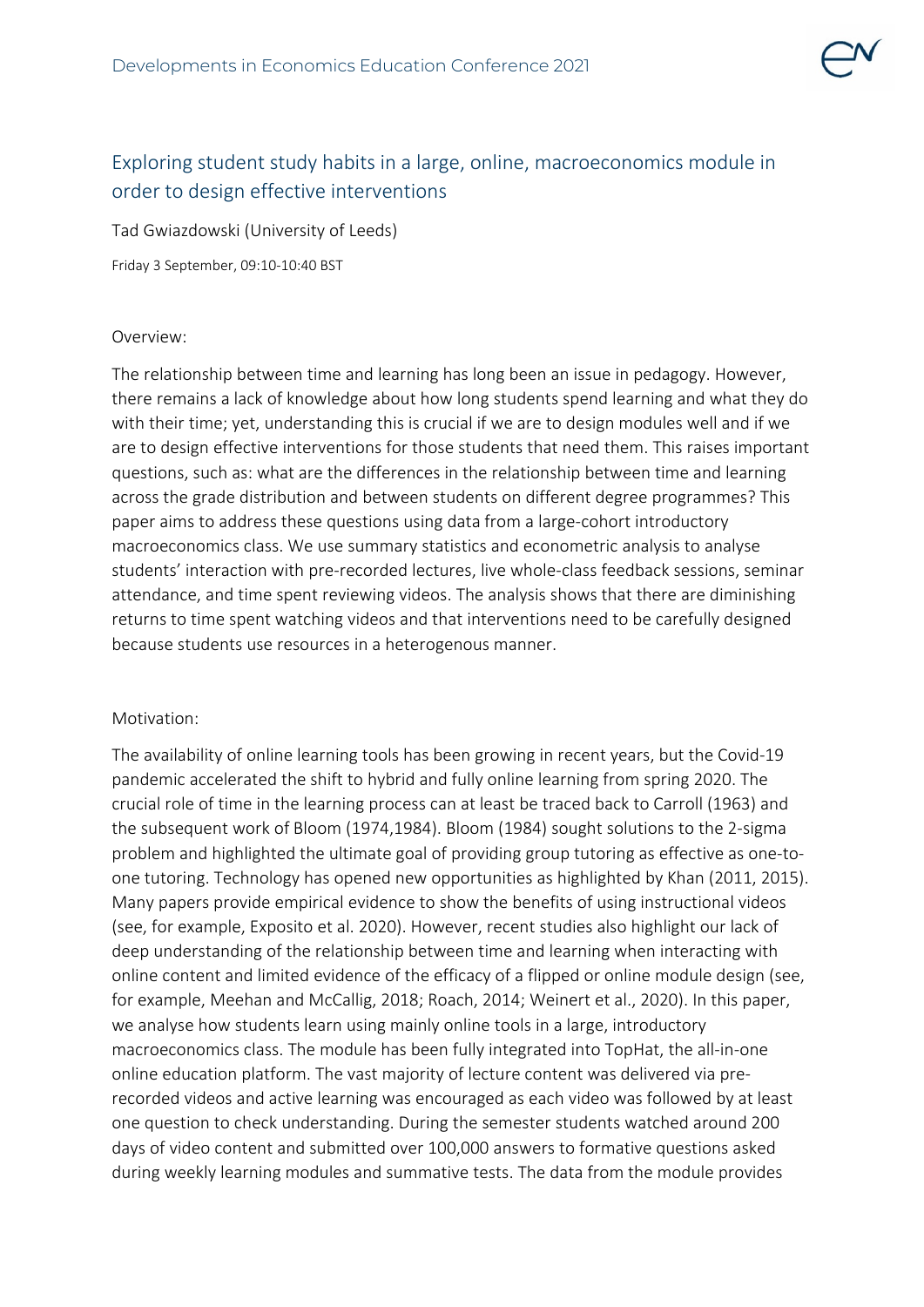unique information that would not normally be available when students learn in a traditional lecture and then at home, offline in their own time.

### Data and Methodology:

TopHat provides real-time data on students' progress, and we used this to provide students' knowledge of their own real-time progress relative to their peers by sending bi-weekly progress reports. We can also use the real-time data to effectively identify those students that have not engaged with weekly content over successive weeks. We contacted disengaged students to inform them of their lack of progress. If there was no reaction from students after successive emails, then we also contacted their academic personal tutors. Overall, we have data on student engagement with video content, their attendance at seminars, the communication they received about their relative progress, and whether they were identified as disengaged. We use this data to compare summary statistics across the grade distribution and across degree programmes. We also use econometric analysis to help identify patterns of behaviour and patterns of engagement with module resources.

#### Results:

Our results show that there is a close correlation between final grades and the following factors: previous academic achievement, engagement with recorded videos, attendance at whole class online hours, and seminar attendance. However, there is not a simple linear relationship between final grades and engagement with recorded videos; there are diminishing returns to engagement with online content. We also find that regular and timely engagement with learning material is strongly correlated with final exam performance. We show that real-time module data showing student progress and engagement with online content is highly effective at identifying engaged and disengaged students even very early in the semester. This type of information opens up the possibility of designing more effective interventions and providing more effective student support in future.

#### References:

Bloom, B. S. 1974. "Time and learning," *American Psychologist*, 29(9), 682–688.

Bloom, B. S. 1984. "The 2 sigma problem: The search for methods of group instruction as effective as one-to-one tutoring," *Educational Researcher*, 13(6), 4–16.

Carroll, J. B. 1963. "A model of school learning," *Teachers College Record*, 64, 723-733.

Expósito, A., J. Sánchez-Rivas, M. P. Gómez-Calero, M. P. Pablo-Romero. 2020. "Examining the use of instructional video clips for teaching macroeconomics," *Computers & Education*  144: 1-11.